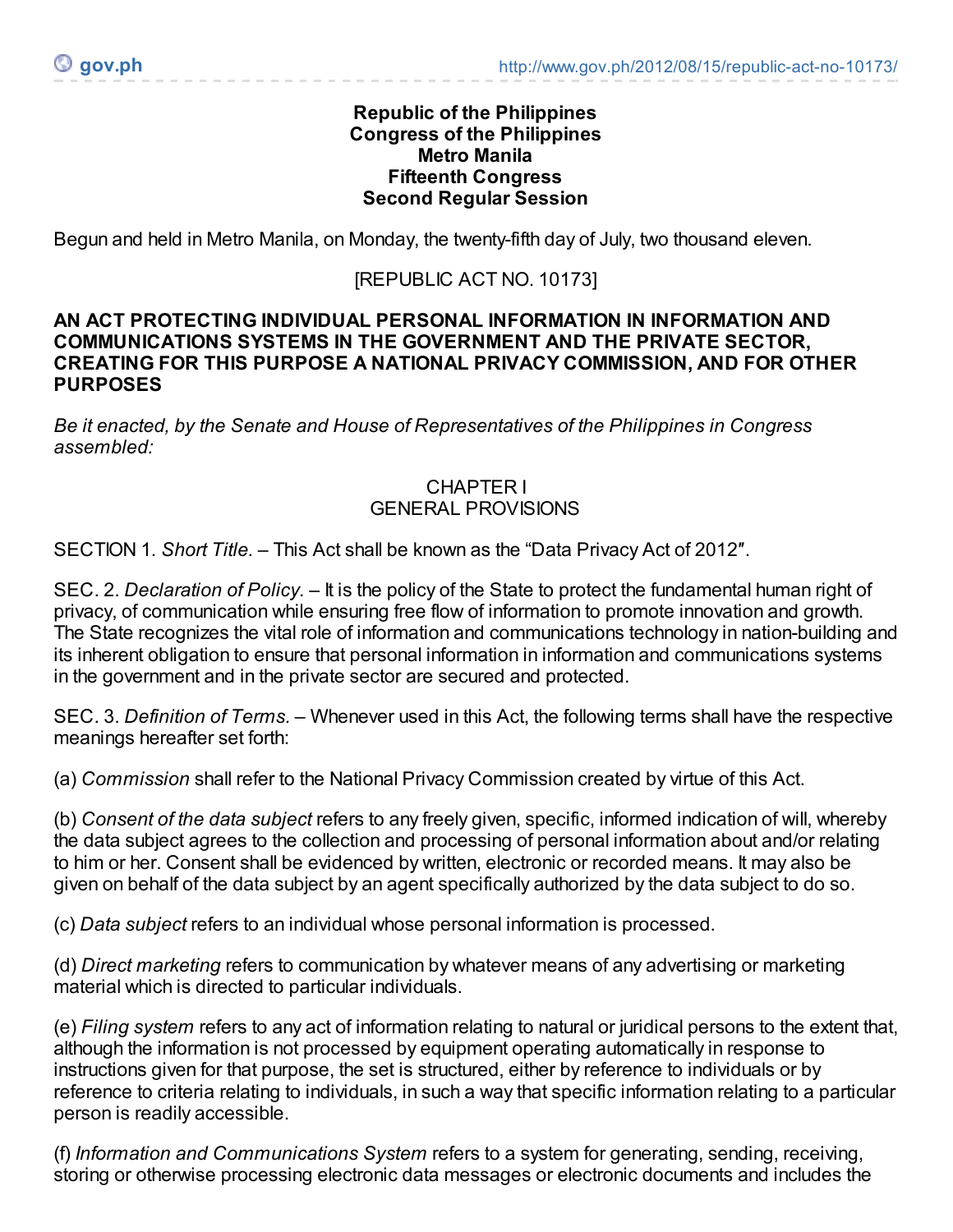computer system or other similar device by or which data is recorded, transmitted or stored and any procedure related to the recording, transmission or storage of electronic data, electronic message, or electronic document.

(g) *Personal information* refers to any information whether recorded in a material form or not, from which the identity of an individual is apparent or can be reasonably and directly ascertained by the entity holding the information, or when put together with other information would directly and certainly identify an individual.

(h) *Personal information controller* refers to a person or organization who controls the collection, holding, processing or use of personal information, including a person or organization who instructs another person or organization to collect, hold, process, use, transfer or disclose personal information on his or her behalf. The term excludes:

(1) A person or organization who performs such functions as instructed by another person or organization; and

(2) An individual who collects, holds, processes or uses personal information in connection with the individual's personal, family or household affairs.

(i) *Personal information processor* refers to any natural or juridical person qualified to act as such under this Act to whom a personal information controller may outsource the processing of personal data pertaining to a data subject.

(j) *Processing* refers to any operation or any set of operations performed upon personal information including, but not limited to, the collection, recording, organization, storage, updating or modification, retrieval, consultation, use, consolidation, blocking, erasure or destruction of data.

(k) *Privileged information* refers to any and all forms of data which under the Rides of Court and other pertinent laws constitute privileged communication.

(l) *Sensitive personal information* refers to personal information:

(1) About an individual's race, ethnic origin, marital status, age, color, and religious, philosophical or political affiliations;

(2) About an individual's health, education, genetic or sexual life of a person, or to any proceeding for any offense committed or alleged to have been committed by such person, the disposal of such proceedings, or the sentence of any court in such proceedings;

(3) Issued by government agencies peculiar to an individual which includes, but not limited to, social security numbers, previous or cm-rent health records, licenses or its denials, suspension or revocation, and tax returns; and

(4) Specifically established by an executive order or an act of Congress to be kept classified.

SEC. 4. *Scope.* – This Act applies to the processing of all types of personal information and to any natural and juridical person involved in personal information processing including those personal information controllers and processors who, although not found or established in the Philippines, use equipment that are located in the Philippines, or those who maintain an office, branch or agency in the Philippines subject to the immediately succeeding paragraph: *Provided,* That the requirements of Section 5 are complied with.

This Act does not apply to the following: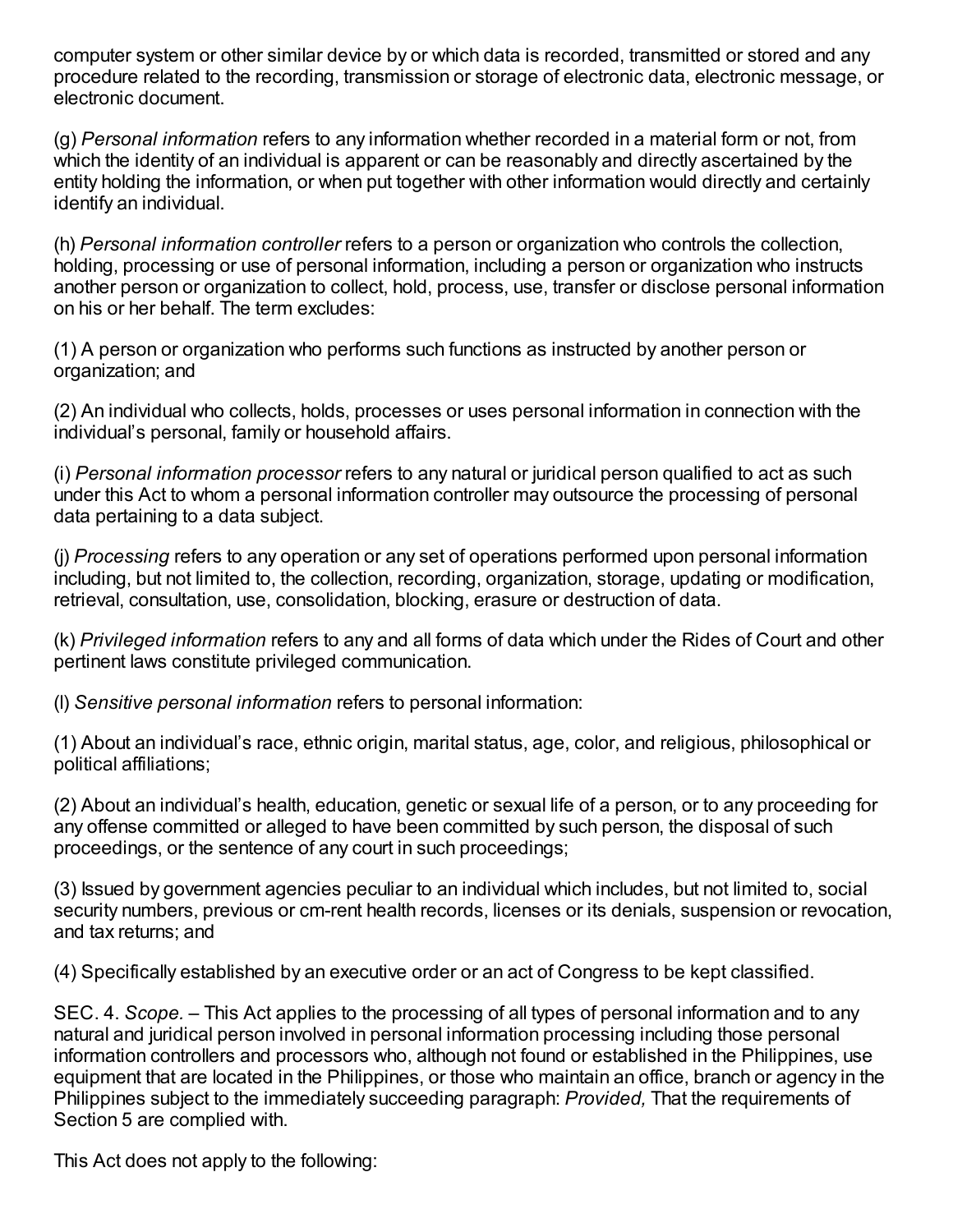(a) Information about any individual who is or was an officer or employee of a government institution that relates to the position or functions of the individual, including:

(1) The fact that the individual is or was an officer or employee of the government institution;

(2) The title, business address and office telephone number of the individual;

(3) The classification, salary range and responsibilities of the position held by the individual; and

(4) The name of the individual on a document prepared by the individual in the course of employment with the government;

(b) Information about an individual who is or was performing service under contract for a government institution that relates to the services performed, including the terms of the contract, and the name of the individual given in the course of the performance of those services;

(c) Information relating to any discretionary benefit of a financial nature such as the granting of a license or permit given by the government to an individual, including the name of the individual and the exact nature of the benefit;

(d) Personal information processed for journalistic, artistic, literary or research purposes;

(e) Information necessary in order to carry out the functions of public authority which includes the processing of personal data for the performance by the independent, central monetary authority and law enforcement and regulatory agencies of their constitutionally and statutorily mandated functions. Nothing in this Act shall be construed as to have amended or repealed Republic Act No. 1405, otherwise known as the Secrecy of Bank Deposits Act; Republic Act No. 6426, otherwise known as the Foreign Currency Deposit Act; and Republic Act No. 9510, otherwise known as the Credit Information System Act (CISA);

(f) Information necessary for banks and other financial institutions under the jurisdiction of the independent, central monetary authority or Bangko Sentral ng Pilipinas to comply with Republic Act No. 9510, and Republic Act No. 9160, as amended, otherwise known as the Anti-Money Laundering Act and other applicable laws; and

(g) Personal information originally collected from residents of foreign jurisdictions in accordance with the laws of those foreign jurisdictions, including any applicable data privacy laws, which is being processed in the Philippines.

SEC. 5. *Protection Afforded to Journalists and Their Sources. –* Nothing in this Act shall be construed as to have amended or repealed the provisions of Republic Act No. 53, which affords the publishers, editors or duly accredited reporters of any newspaper, magazine or periodical of general circulation protection from being compelled to reveal the source of any news report or information appearing in said publication which was related in any confidence to such publisher, editor, or reporter.

SEC. 6. *Extraterritorial Application. –* This Act applies to an act done or practice engaged in and outside of the Philippines by an entity if:

(a) The act, practice or processing relates to personal information about a Philippine citizen or a resident;

(b) The entity has a link with the Philippines, and the entity is processing personal information in the Philippines or even if the processing is outside the Philippines as long as it is about Philippine citizens or residents such as, but not limited to, the following: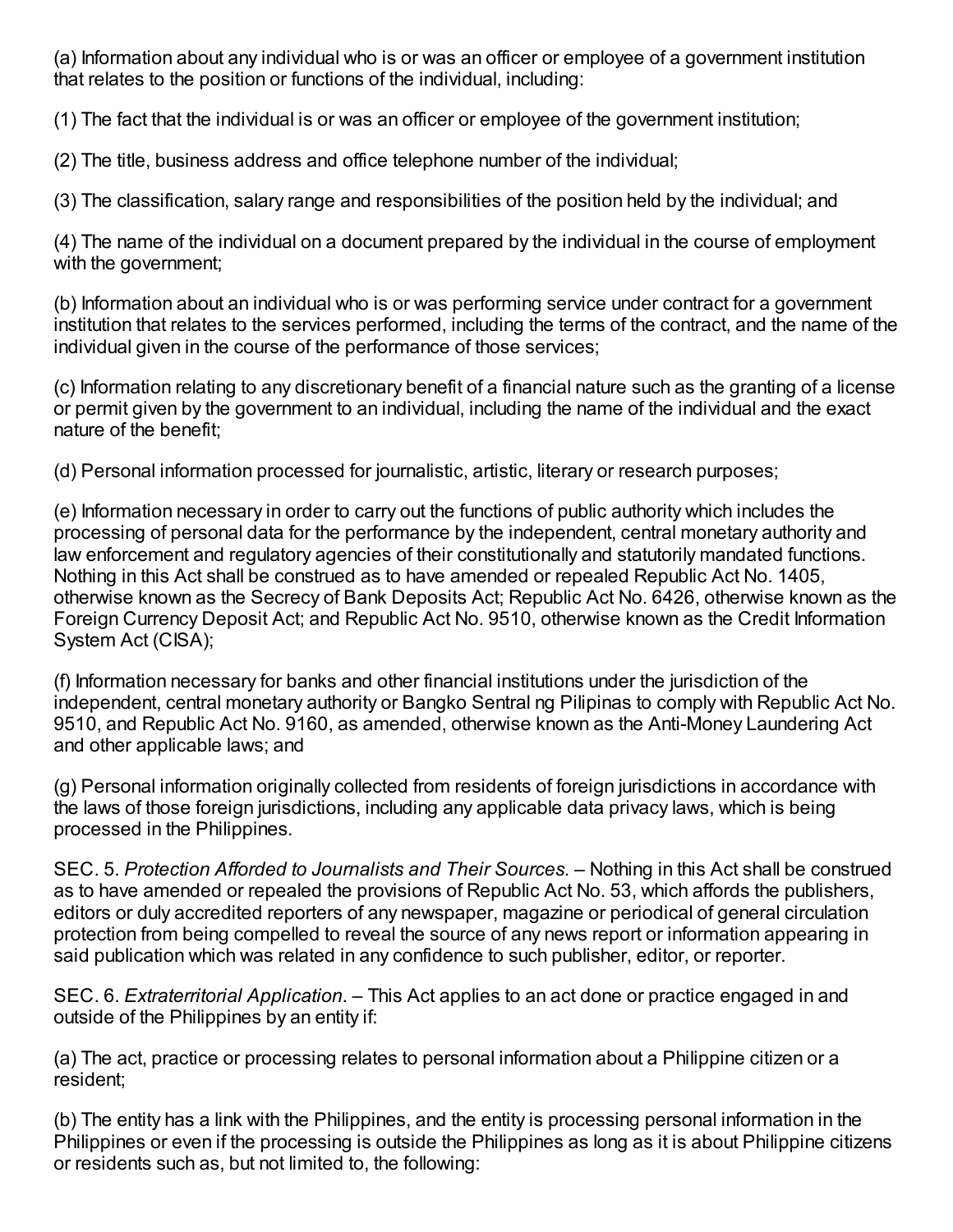(1) A contract is entered in the Philippines;

(2) A juridical entity unincorporated in the Philippines but has central management and control in the country; and

(3) An entity that has a branch, agency, office or subsidiary in the Philippines and the parent or affiliate of the Philippine entity has access to personal information; and

(c) The entity has other links in the Philippines such as, but not limited to:

(1) The entity carries on business in the Philippines; and

(2) The personal information was collected or held by an entity in the Philippines.

## CHAPTER II THE NATIONAL PRIVACY COMMISSION

SEC. 7. *Functions of the National Privacy Commission. –* To administer and implement the provisions of this Act, and to monitor and ensure compliance of the country with international standards set for data protection, there is hereby created an independent body to be known as the National Privacy Commission, winch shall have the following functions:

(a) Ensure compliance of personal information controllers with the provisions of this Act;

(b) Receive complaints, institute investigations, facilitate or enable settlement of complaints through the use of alternative dispute resolution processes, adjudicate, award indemnity on matters affecting any personal information, prepare reports on disposition of complaints and resolution of any investigation it initiates, and, in cases it deems appropriate, publicize any such report: *Provided,* That in resolving any complaint or investigation (except where amicable settlement is reached by the parties), the Commission shall act as a collegial body. For this purpose, the Commission may be given access to personal information that is subject of any complaint and to collect the information necessary to perform its functions under this Act;

(c) Issue cease and desist orders, impose a temporary or permanent ban on the processing of personal information, upon finding that the processing will be detrimental to national security and public interest;

(d) Compel or petition any entity, government agency or instrumentality to abide by its orders or take action on a matter affecting data privacy;

(e) Monitor the compliance of other government agencies or instrumentalities on their security and technical measures and recommend the necessary action in order to meet minimum standards for protection of personal information pursuant to this Act;

(f) Coordinate with other government agencies and the private sector on efforts to formulate and implement plans and policies to strengthen the protection of personal information in the country;

(g) Publish on a regular basis a guide to all laws relating to data protection;

(h) Publish a compilation of agency system of records and notices, including index and other finding aids;

(i) Recommend to the Department of Justice (DOJ) the prosecution and imposition of penalties specified in Sections 25 to 29 of this Act;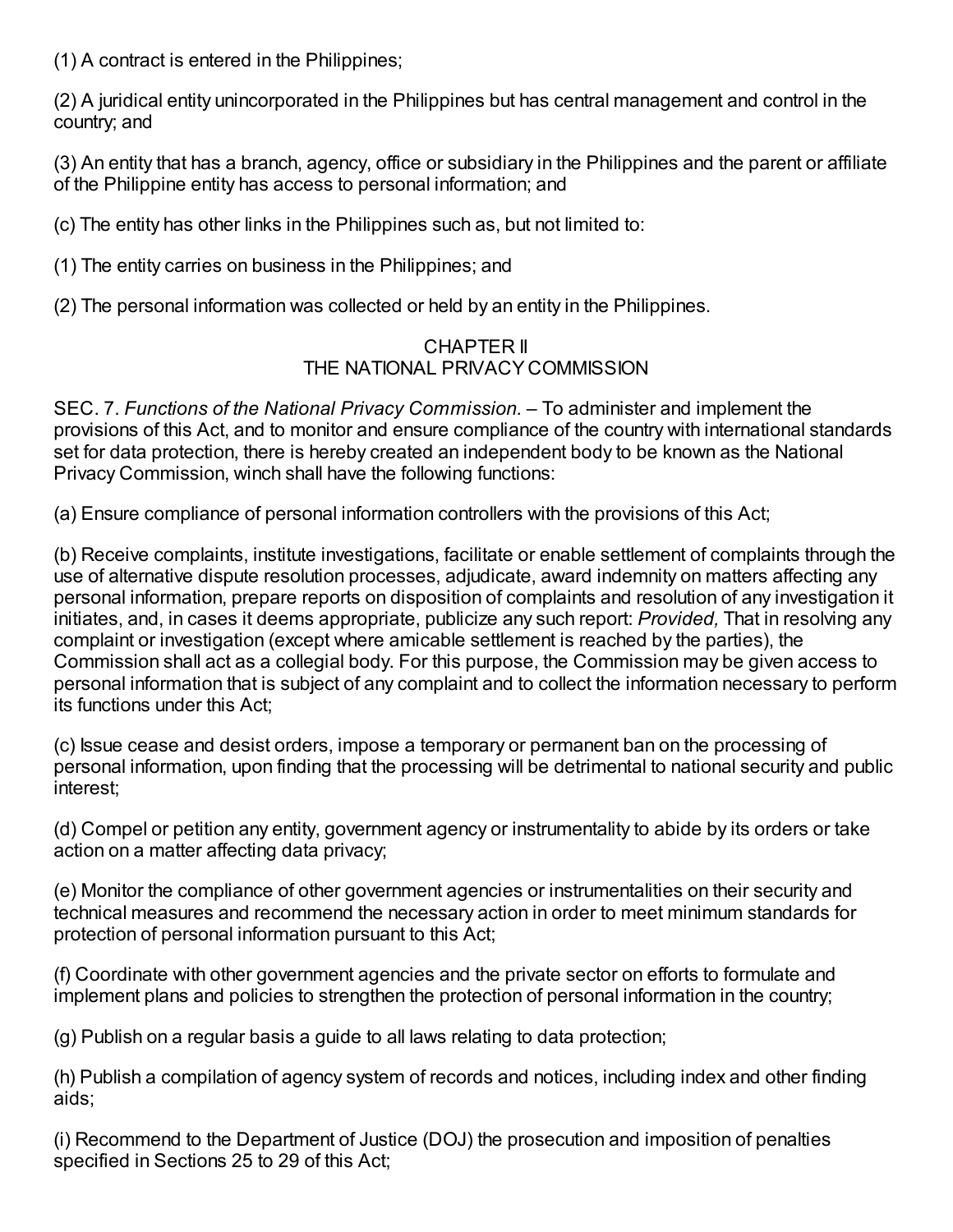(j) Review, approve, reject or require modification of privacy codes voluntarily adhered to by personal information controllers: *Provided,* That the privacy codes shall adhere to the underlying data privacy principles embodied in this Act: *Provided, further,* That such privacy codes may include private dispute resolution mechanisms for complaints against any participating personal information controller. For this purpose, the Commission shall consult with relevant regulatory agencies in the formulation and administration of privacy codes applying the standards set out in this Act, with respect to the persons, entities, business activities and business sectors that said regulatory bodies are authorized to principally regulate pursuant to the law: *Provided, finally.* That the Commission may review such privacy codes and require changes thereto for purposes of complying with this Act;

(k) Provide assistance on matters relating to privacy or data protection at the request of a national or local agency, a private entity or any person;

(l) Comment on the implication on data privacy of proposed national or local statutes, regulations or procedures, issue advisory opinions and interpret the provisions of this Act and other data privacy laws;

(m) Propose legislation, amendments or modifications to Philippine laws on privacy or data protection as may be necessary;

(n) Ensure proper and effective coordination with data privacy regulators in other countries and private accountability agents, participate in international and regional initiatives for data privacy protection;

(o) Negotiate and contract with other data privacy authorities of other countries for cross-border application and implementation of respective privacy laws;

(p) Assist Philippine companies doing business abroad to respond to foreign privacy or data protection laws and regulations; and

(q) Generally perform such acts as may be necessary to facilitate cross-border enforcement of data privacy protection.

SEC. 8. *Confidentiality. –* The Commission shall ensure at all times the confidentiality of any personal information that comes to its knowledge and possession.

SEC. 9. *Organizational Structure of the Commission. –* The Commission shall be attached to the Department of Information and Communications Technology (DICT) and shall be headed by a Privacy Commissioner, who shall also act as Chairman of the Commission. The Privacy Commissioner shall be assisted by two (2) Deputy Privacy Commissioners, one to be responsible for Data Processing Systems and one to be responsible for Policies and Planning. The Privacy Commissioner and the two (2) Deputy Privacy Commissioners shall be appointed by the President of the Philippines for a term of three (3) years, and may be reappointed for another term of three (3) years. Vacancies in the Commission shall be filled in the same manner in which the original appointment was made.

The Privacy Commissioner must be at least thirty-five (35) years of age and of good moral character, unquestionable integrity and known probity, and a recognized expert in the field of information technology and data privacy. The Privacy Commissioner shall enjoy the benefits, privileges and emoluments equivalent to the rank of Secretary.

The Deputy Privacy Commissioners must be recognized experts in the field of information and communications technology and data privacy. They shall enjoy the benefits, privileges and emoluments equivalent to the rank of Undersecretary.

The Privacy Commissioner, the Deputy Commissioners, or any person acting on their behalf or under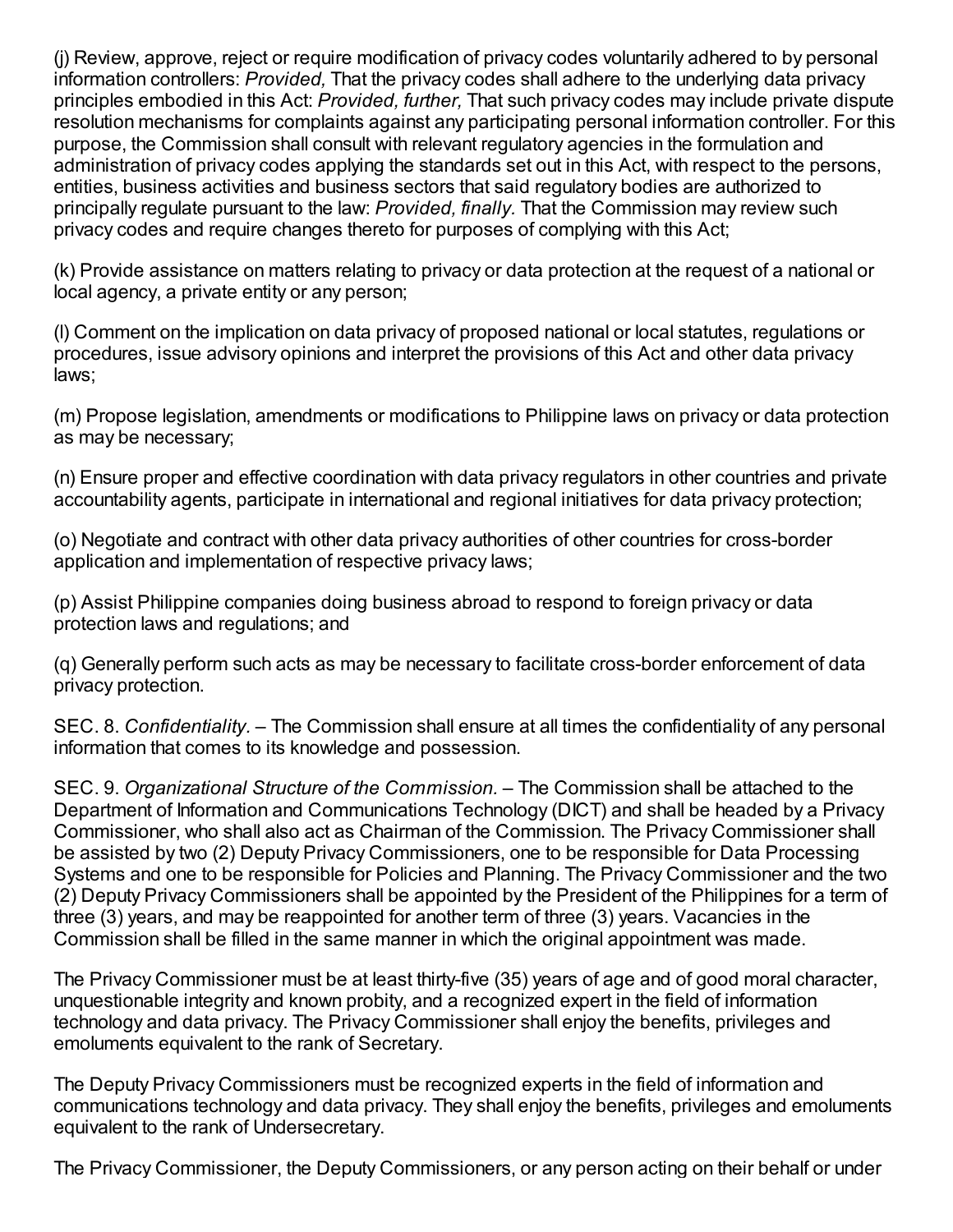their direction, shall not be civilly liable for acts done in good faith in the performance of their duties. However, he or she shall be liable for willful or negligent acts done by him or her which are contrary to law, morals, public policy and good customs even if he or she acted under orders or instructions of superiors: *Provided,* That in case a lawsuit is filed against such official on the subject of the performance of his or her duties, where such performance is lawful, he or she shall be reimbursed by the Commission for reasonable costs of litigation.

SEC. 10. *The Secretariat.* – The Commission is hereby authorized to establish a Secretariat. Majority of the members of the Secretariat must have served for at least five (5) years in any agency of the government that is involved in the processing of personal information including, but not limited to, the following offices: Social Security System (SSS), Government Service Insurance System (GSIS), Land Transportation Office (LTO), Bureau of Internal Revenue (BIR), Philippine Health Insurance Corporation (PhilHealth), Commission on Elections (COMELEC), Department of Foreign Affairs (DFA), Department of Justice (DOJ), and Philippine Postal Corporation (Philpost).

# CHAPTER III PROCESSING OF PERSONAL INFORMATION

SEC. 11. *General Data Privacy Principles.* – The processing of personal information shall be allowed, subject to compliance with the requirements of this Act and other laws allowing disclosure of information to the public and adherence to the principles of transparency, legitimate purpose and proportionality.

Personal information must, be:

(a) Collected for specified and legitimate purposes determined and declared before, or as soon as reasonably practicable after collection, and later processed in a way compatible with such declared, specified and legitimate purposes only;

(b) Processed fairly and lawfully;

(c) Accurate, relevant and, where necessary for purposes for which it is to be used the processing of personal information, kept up to date; inaccurate or incomplete data must be rectified, supplemented, destroyed or their further processing restricted;

(d) Adequate and not excessive in relation to the purposes for which they are collected and processed;

(e) Retained only for as long as necessary for the fulfillment of the purposes for which the data was obtained or for the establishment, exercise or defense of legal claims, or for legitimate business purposes, or as provided by law; and

(f) Kept in a form which permits identification of data subjects for no longer than is necessary for the purposes for which the data were collected and processed: *Provided,* That personal information collected for other purposes may lie processed for historical, statistical or scientific purposes, and in cases laid down in law may be stored for longer periods: *Provided, further,* That adequate safeguards are guaranteed by said laws authorizing their processing.

The personal information controller must ensure implementation of personal information processing principles set out herein.

SEC. 12. *Criteria for Lawful Processing of Personal Information.* – The processing of personal information shall be permitted only if not otherwise prohibited by law, and when at least one of the following conditions exists: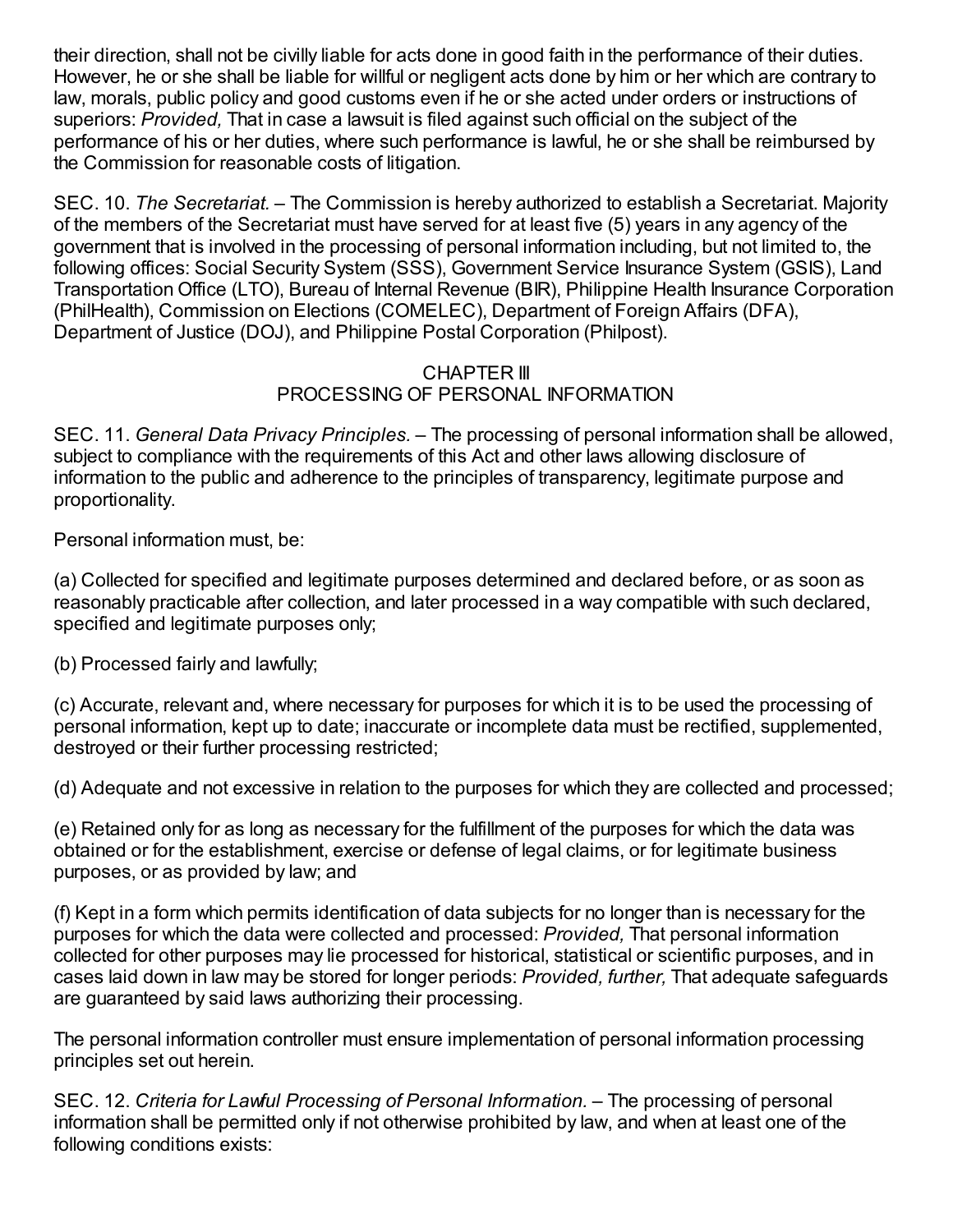(a) The data subject has given his or her consent;

(b) The processing of personal information is necessary and is related to the fulfillment of a contract with the data subject or in order to take steps at the request of the data subject prior to entering into a contract;

(c) The processing is necessary for compliance with a legal obligation to which the personal information controller is subject;

(d) The processing is necessary to protect vitally important interests of the data subject, including life and health;

(e) The processing is necessary in order to respond to national emergency, to comply with the requirements of public order and safety, or to fulfill functions of public authority which necessarily includes the processing of personal data for the fulfillment of its mandate; or

(f) The processing is necessary for the purposes of the legitimate interests pursued by the personal information controller or by a third party or parties to whom the data is disclosed, except where such interests are overridden by fundamental rights and freedoms of the data subject which require protection under the Philippine Constitution.

SEC. 13. *Sensitive Personal Information and Privileged Information.* – The processing of sensitive personal information and privileged information shall be prohibited, except in the following cases:

(a) The data subject has given his or her consent, specific to the purpose prior to the processing, or in the case of privileged information, all parties to the exchange have given their consent prior to processing;

(b) The processing of the same is provided for by existing laws and regulations: *Provided,* That such regulatory enactments guarantee the protection of the sensitive personal information and the privileged information: *Provided, further,* That the consent of the data subjects are not required by law or regulation permitting the processing of the sensitive personal information or the privileged information;

(c) The processing is necessary to protect the life and health of the data subject or another person, and the data subject is not legally or physically able to express his or her consent prior to the processing;

(d) The processing is necessary to achieve the lawful and noncommercial objectives of public organizations and their associations: *Provided,* That such processing is only confined and related to the *bona fide* members of these organizations or their associations: *Provided, further,* That the sensitive personal information are not transferred to third parties: *Provided, finally,* That consent of the data subject was obtained prior to processing;

(e) The processing is necessary for purposes of medical treatment, is carried out by a medical practitioner or a medical treatment institution, and an adequate level of protection of personal information is ensured; or

(f) The processing concerns such personal information as is necessary for the protection of lawful rights and interests of natural or legal persons in court proceedings, or the establishment, exercise or defense of legal claims, or when provided to government or public authority.

SEC. 14. *Subcontract of Personal Information. – A* personal information controller may subcontract the processing of personal information: *Provided,* That the personal information controller shall be responsible for ensuring that proper safeguards are in place to ensure the confidentiality of the personal information processed, prevent its use for unauthorized purposes, and generally, comply with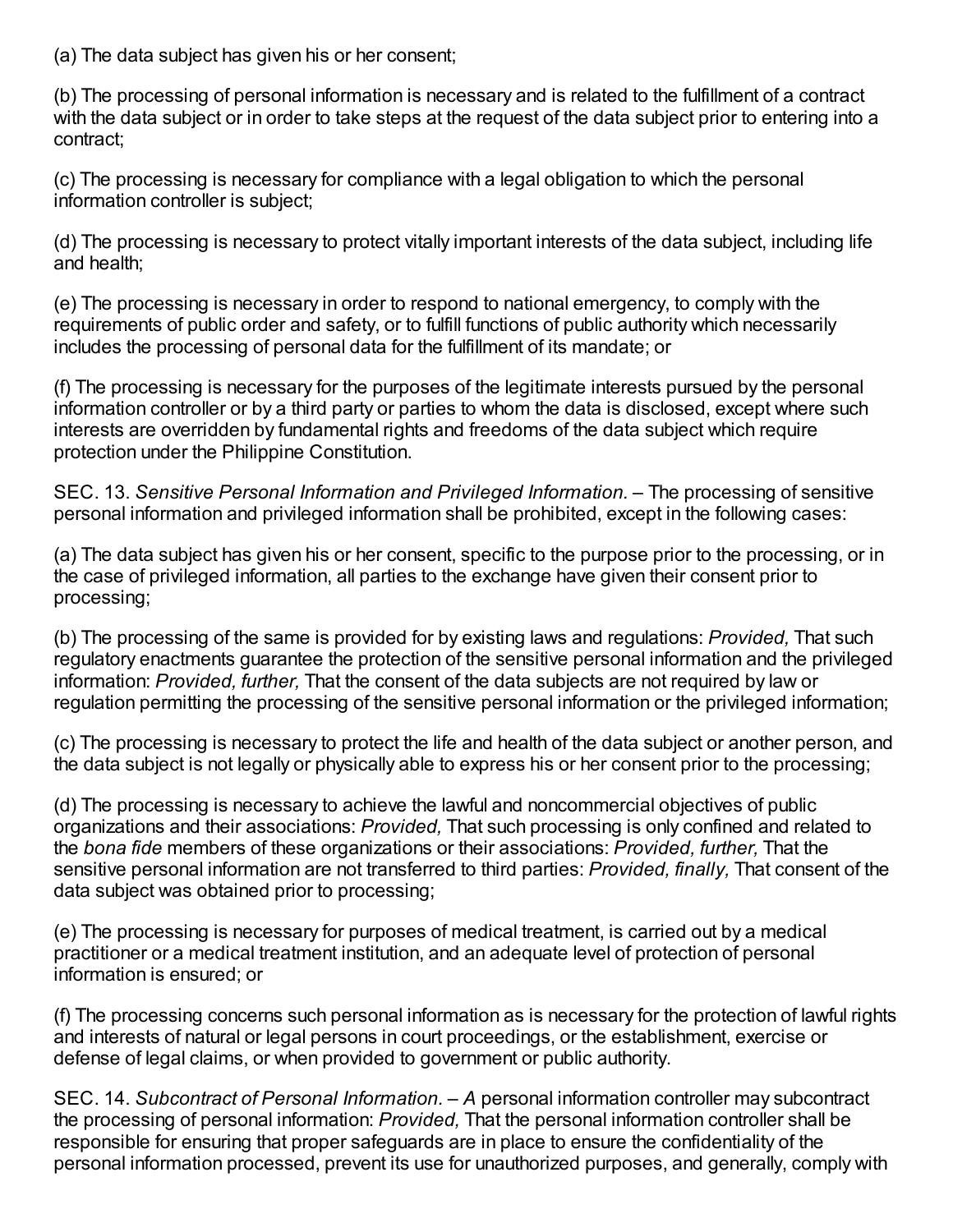the requirements of this Act and other laws for processing of personal information. The personal information processor shall comply with all the requirements of this Act and other applicable laws.

SEC. 15. *Extension of Privileged Communication. –* Personal information controllers may invoke the principle of privileged communication over privileged information that they lawfully control or process. Subject to existing laws and regulations, any evidence gathered on privileged information is inadmissible.

# CHAPTER IV RIGHTS OF THE DATA SUBJECT

SEC. 16. *Rights of the Data Subject.* – The data subject is entitled to:

(a) Be informed whether personal information pertaining to him or her shall be, are being or have been processed;

(b) Be furnished the information indicated hereunder before the entry of his or her personal information into the processing system of the personal information controller, or at the next practical opportunity:

(1) Description of the personal information to be entered into the system;

(2) Purposes for which they are being or are to be processed;

(3) Scope and method of the personal information processing;

(4) The recipients or classes of recipients to whom they are or may be disclosed;

(5) Methods utilized for automated access, if the same is allowed by the data subject, and the extent to which such access is authorized;

(6) The identity and contact details of the personal information controller or its representative;

(7) The period for which the information will be stored; and

(8) The existence of their rights, i.e., to access, correction, as well as the right to lodge a complaint before the Commission.

Any information supplied or declaration made to the data subject on these matters shall not be amended without prior notification of data subject: *Provided,* That the notification under subsection (b) shall not apply should the personal information be needed pursuant to a *subpoena* or when the collection and processing are for obvious purposes, including when it is necessary for the performance of or in relation to a contract or service or when necessary or desirable in the context of an employeremployee relationship, between the collector and the data subject, or when the information is being collected and processed as a result of legal obligation;

(c) Reasonable access to, upon demand, the following:

(1) Contents of his or her personal information that were processed;

- (2) Sources from which personal information were obtained;
- (3) Names and addresses of recipients of the personal information;
- (4) Manner by which such data were processed;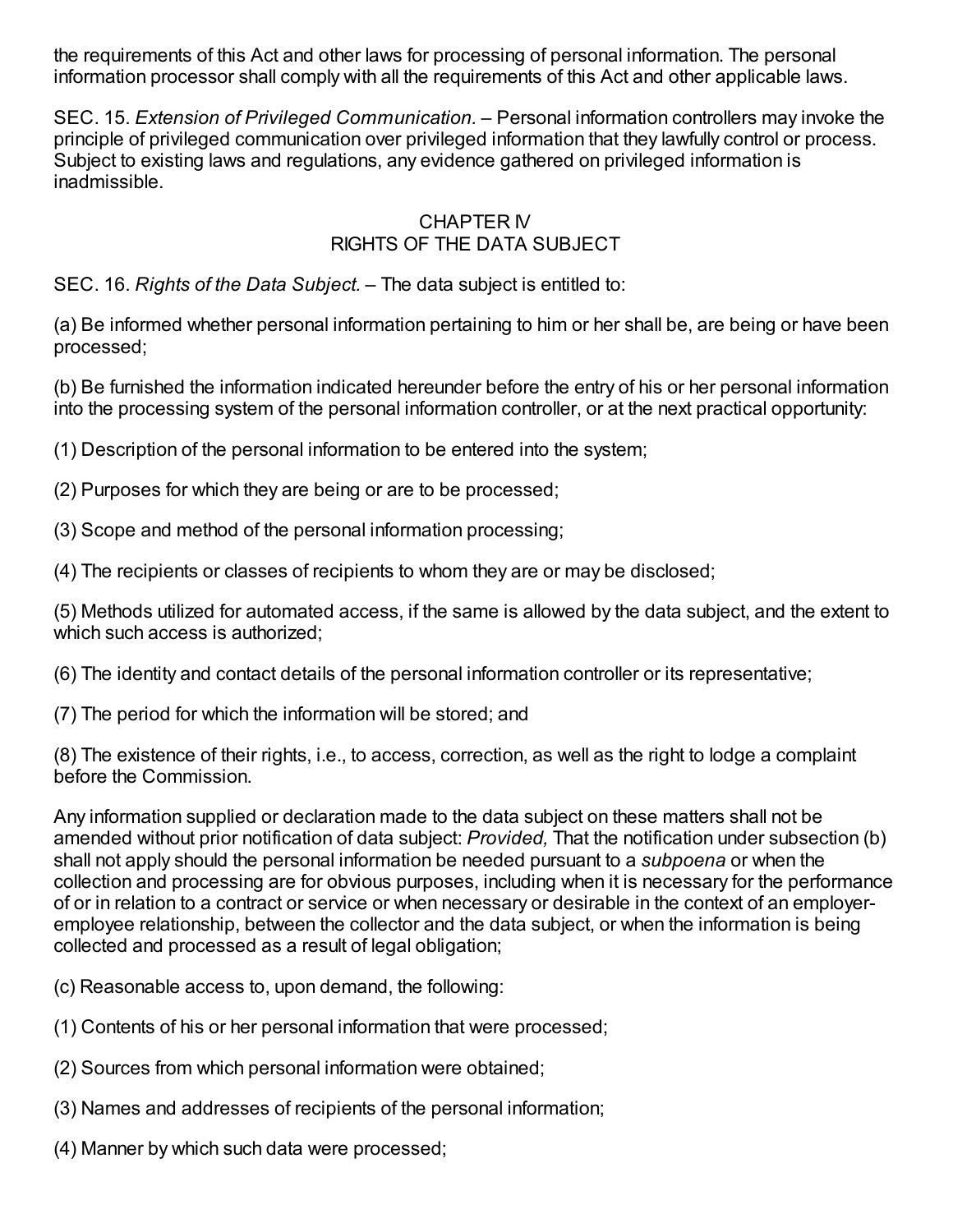(5) Reasons for the disclosure of the personal information to recipients;

(6) Information on automated processes where the data will or likely to be made as the sole basis for any decision significantly affecting or will affect the data subject;

(7) Date when his or her personal information concerning the data subject were last accessed and modified; and

(8) The designation, or name or identity and address of the personal information controller;

(d) Dispute the inaccuracy or error in the personal information and have the personal information controller correct it immediately and accordingly, unless the request is vexatious or otherwise unreasonable. If the personal information have been corrected, the personal information controller shall ensure the accessibility of both the new and the retracted information and the simultaneous receipt of the new and the retracted information by recipients thereof: *Provided,* That the third parties who have previously received such processed personal information shall he informed of its inaccuracy and its rectification upon reasonable request of the data subject;

(e) Suspend, withdraw or order the blocking, removal or destruction of his or her personal information from the personal information controller's filing system upon discovery and substantial proof that the personal information are incomplete, outdated, false, unlawfully obtained, used for unauthorized purposes or are no longer necessary for the purposes for which they were collected. In this case, the personal information controller may notify third parties who have previously received such processed personal information; and

(f) Be indemnified for any damages sustained due to such inaccurate, incomplete, outdated, false, unlawfully obtained or unauthorized use of personal information.

SEC. 17. *Transmissibility of Rights of the Data Subject. –* The lawful heirs and assigns of the data subject may invoke the rights of the data subject for, which he or she is an heir or assignee at any time after the death of the data subject or when the data subject is incapacitated or incapable of exercising the rights as enumerated in the immediately preceding section.

SEC. 18. *Right to Data Portability. –* The data subject shall have the right, where personal information is processed by electronic means and in a structured and commonly used format, to obtain from the personal information controller a copy of data undergoing processing in an electronic or structured format, which is commonly used and allows for further use by the data subject. The Commission may specify the electronic format referred to above, as well as the technical standards, modalities and procedures for their transfer.

SEC. 19. *Non-Applicability.* – The immediately preceding sections are not applicable if the processed personal information are used only for the needs of scientific and statistical research and, on the basis of such, no activities are carried out and no decisions are taken regarding the data subject: *Provided,* That the personal information shall be held under strict confidentiality and shall be used only for the declared purpose. Likewise, the immediately preceding sections are not applicable to processing of personal information gathered for the purpose of investigations in relation to any criminal, administrative or tax liabilities of a data subject.

### CHAPTER V SECURITY OF PERSONAL INFORMATION

SEC. 20. *Security of Personal Information.* – (a) The personal information controller must implement reasonable and appropriate organizational, physical and technical measures intended for the protection of personal information against any accidental or unlawful destruction, alteration and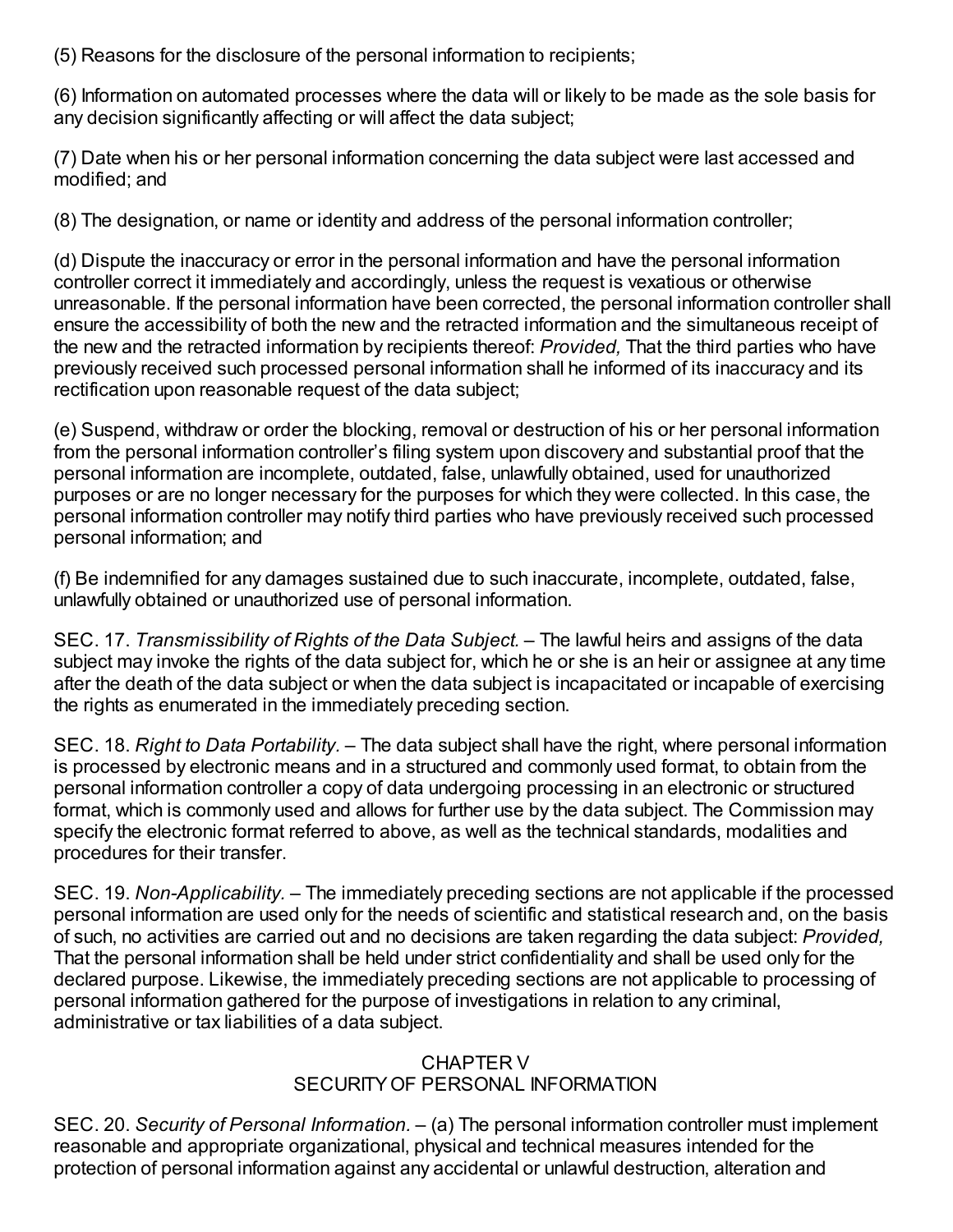disclosure, as well as against any other unlawful processing.

(b) The personal information controller shall implement reasonable and appropriate measures to protect personal information against natural dangers such as accidental loss or destruction, and human dangers such as unlawful access, fraudulent misuse, unlawful destruction, alteration and contamination.

(c) The determination of the appropriate level of security under this section must take into account the nature of the personal information to be protected, the risks represented by the processing, the size of the organization and complexity of its operations, current data privacy best practices and the cost of security implementation. Subject to guidelines as the Commission may issue from time to time, the measures implemented must include:

(1) Safeguards to protect its computer network against accidental, unlawful or unauthorized usage or interference with or hindering of their functioning or availability;

(2) A security policy with respect to the processing of personal information;

(3) A process for identifying and accessing reasonably foreseeable vulnerabilities in its computer networks, and for taking preventive, corrective and mitigating action against security incidents that can lead to a security breach; and

(4) Regular monitoring for security breaches and a process for taking preventive, corrective and mitigating action against security incidents that can lead to a security breach.

(d) The personal information controller must further ensure that third parties processing personal information on its behalf shall implement the security measures required by this provision.

(e) The employees, agents or representatives of a personal information controller who are involved in the processing of personal information shall operate and hold personal information under strict confidentiality if the personal information are not intended for public disclosure. This obligation shall continue even after leaving the public service, transfer to another position or upon termination of employment or contractual relations.

(f) The personal information controller shall promptly notify the Commission and affected data subjects when sensitive personal information or other information that may, under the circumstances, be used to enable identity fraud are reasonably believed to have been acquired by an unauthorized person, and the personal information controller or the Commission believes (bat such unauthorized acquisition is likely to give rise to a real risk of serious harm to any affected data subject. The notification shall at least describe the nature of the breach, the sensitive personal information possibly involved, and the measures taken by the entity to address the breach. Notification may be delayed only to the extent necessary to determine the scope of the breach, to prevent further disclosures, or to restore reasonable integrity to the information and communications system.

(1) In evaluating if notification is unwarranted, the Commission may take into account compliance by the personal information controller with this section and existence of good faith in the acquisition of personal information.

(2) The Commission may exempt a personal information controller from notification where, in its reasonable judgment, such notification would not be in the public interest or in the interests of the affected data subjects.

(3) The Commission may authorize postponement of notification where it may hinder the progress of a criminal investigation related to a serious breach.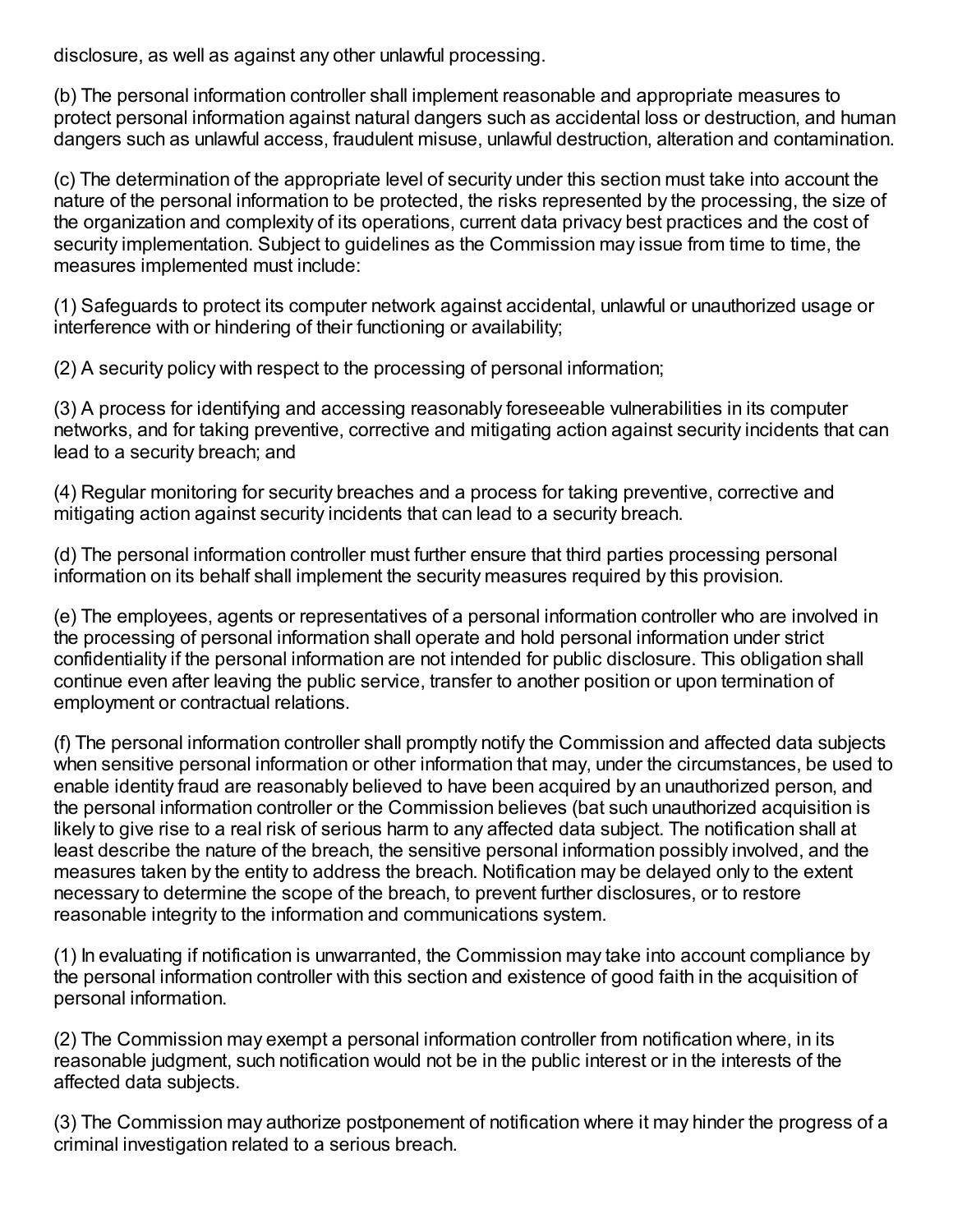#### CHAPTER VI ACCOUNTABILITY FOR TRANSFER OF PERSONAL INFORMATION

SEC. 21. *Principle of Accountability. –* Each personal information controller is responsible for personal information under its control or custody, including information that have been transferred to a third party for processing, whether domestically or internationally, subject to cross-border arrangement and cooperation.

(a) The personal information controller is accountable for complying with the requirements of this Act and shall use contractual or other reasonable means to provide a comparable level of protection while the information are being processed by a third party.

(b) The personal information controller shall designate an individual or individuals who are accountable for the organization's compliance with this Act. The identity of the individual(s) so designated shall be made known to any data subject upon request.

### CHAPTER VII SECURITY OF SENSITIVE PERSONAL INFORMATION IN GOVERNMENT

SEC 22. *Responsibility of Heads of Agencies.* – All sensitive personal information maintained by the government, its agencies and instrumentalities shall be secured, as far as practicable, with the use of the most appropriate standard recognized by the information and communications technology industry, and as recommended by the Commission. The head of each government agency or instrumentality shall be responsible for complying with the security requirements mentioned herein while the Commission shall monitor the compliance and may recommend the necessary action in order to satisfy the minimum standards.

SEC. 23. *Requirements Relating to Access by Agency Personnel to Sensitive Personal Information. –* (a) On-site and Online Access – Except as may be allowed through guidelines to be issued by the Commission, no employee of the government shall have access to sensitive personal information on government property or through online facilities unless the employee has received a security clearance from the head of the source agency.

(b) Off-site Access – Unless otherwise provided in guidelines to be issued by the Commission, sensitive personal information maintained by an agency may not be transported or accessed from a location off government property unless a request for such transportation or access is submitted and approved by the head of the agency in accordance with the following guidelines:

(1) Deadline for Approval or Disapproval – In the case of any request submitted to the head of an agency, such head of the agency shall approve or disapprove the request within two (2) business days after the date of submission of the request. In case there is no action by the head of the agency, then such request is considered disapproved;

(2) Limitation to One thousand (1,000) Records – If a request is approved, the head of the agency shall limit the access to not more than one thousand (1,000) records at a time; and

(3) Encryption – Any technology used to store, transport or access sensitive personal information for purposes of off-site access approved under this subsection shall be secured by the use of the most secure encryption standard recognized by the Commission.

The requirements of this subsection shall be implemented not later than six (6) months after the date of the enactment of this Act.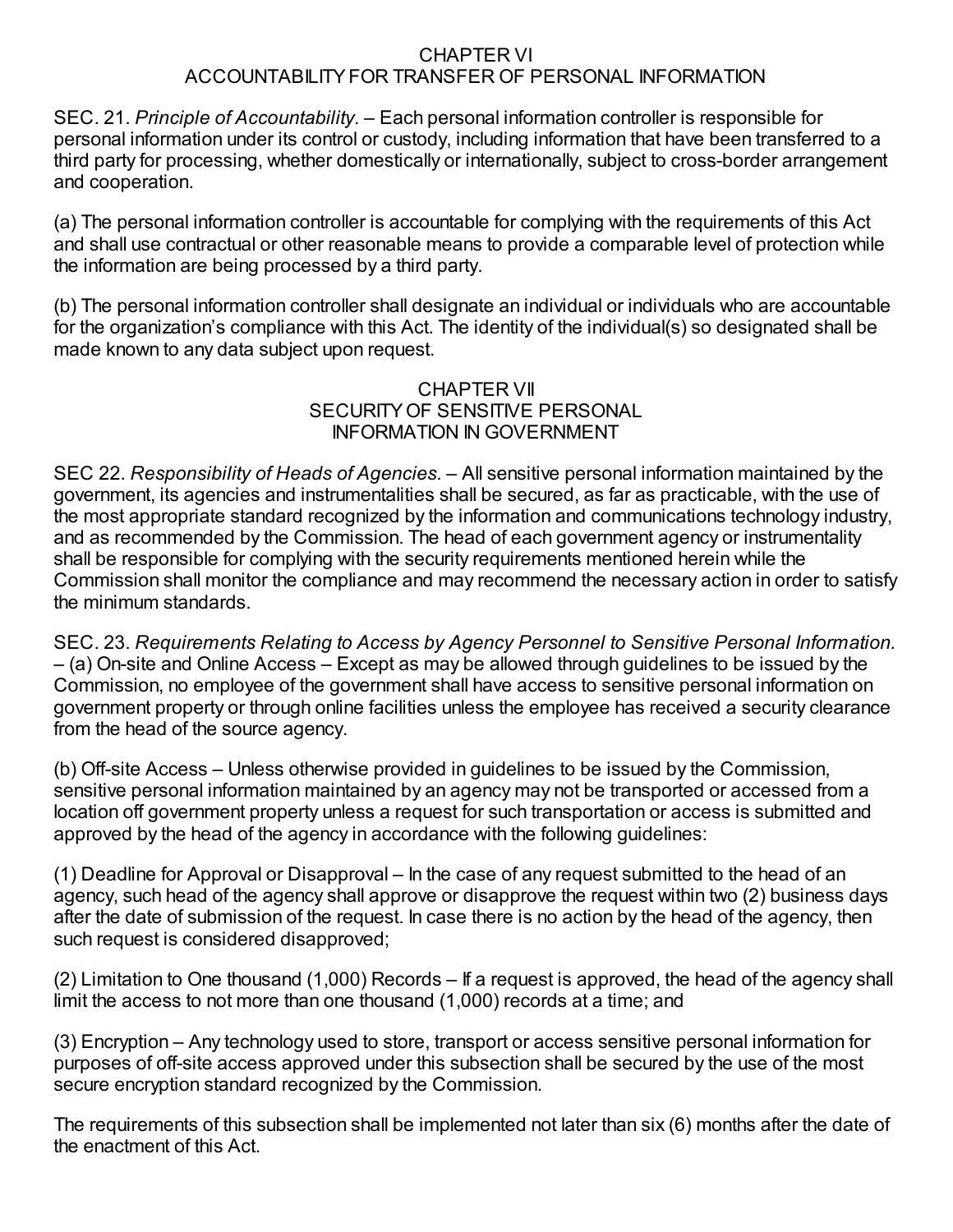SEC. 24. *Applicability to Government Contractors.* – In entering into any contract that may involve accessing or requiring sensitive personal information from one thousand (1,000) or more individuals, an agency shall require a contractor and its employees to register their personal information processing system with the Commission in accordance with this Act and to comply with the other provisions of this Act including the immediately preceding section, in the same manner as agencies and government employees comply with such requirements.

### CHAPTER VIII **PENALTIES**

SEC. 25. *Unauthorized Processing of Personal Information and Sensitive Personal Information. –* (a) The unauthorized processing of personal information shall be penalized by imprisonment ranging from one (1) year to three (3) years and a fine of not less than Five hundred thousand pesos (Php500,000.00) but not more than Two million pesos (Php2,000,000.00) shall be imposed on persons who process personal information without the consent of the data subject, or without being authorized under this Act or any existing law.

(b) The unauthorized processing of personal sensitive information shall be penalized by imprisonment ranging from three (3) years to six (6) years and a fine of not less than Five hundred thousand pesos (Php500,000.00) but not more than Four million pesos (Php4,000,000.00) shall be imposed on persons who process personal information without the consent of the data subject, or without being authorized under this Act or any existing law.

SEC. 26. *Accessing Personal Information and Sensitive Personal Information Due to Negligence.* – (a) Accessing personal information due to negligence shall be penalized by imprisonment ranging from one (1) year to three (3) years and a fine of not less than Five hundred thousand pesos (Php500,000.00) but not more than Two million pesos (Php2,000,000.00) shall be imposed on persons who, due to negligence, provided access to personal information without being authorized under this Act or any existing law.

(b) Accessing sensitive personal information due to negligence shall be penalized by imprisonment ranging from three (3) years to six (6) years and a fine of not less than Five hundred thousand pesos (Php500,000.00) but not more than Four million pesos (Php4,000,000.00) shall be imposed on persons who, due to negligence, provided access to personal information without being authorized under this Act or any existing law.

SEC. 27. *Improper Disposal of Personal Information and Sensitive Personal Information. –* (a) The improper disposal of personal information shall be penalized by imprisonment ranging from six (6) months to two (2) years and a fine of not less than One hundred thousand pesos (Php100,000.00) but not more than Five hundred thousand pesos (Php500,000.00) shall be imposed on persons who knowingly or negligently dispose, discard or abandon the personal information of an individual in an area accessible to the public or has otherwise placed the personal information of an individual in its container for trash collection.

b) The improper disposal of sensitive personal information shall be penalized by imprisonment ranging from one (1) year to three (3) years and a fine of not less than One hundred thousand pesos (Php100,000.00) but not more than One million pesos (Php1,000,000.00) shall be imposed on persons who knowingly or negligently dispose, discard or abandon the personal information of an individual in an area accessible to the public or has otherwise placed the personal information of an individual in its container for trash collection.

SEC. 28. *Processing of Personal Information and Sensitive Personal Information for Unauthorized Purposes. –* The processing of personal information for unauthorized purposes shall be penalized by imprisonment ranging from one (1) year and six (6) months to five (5) years and a fine of not less than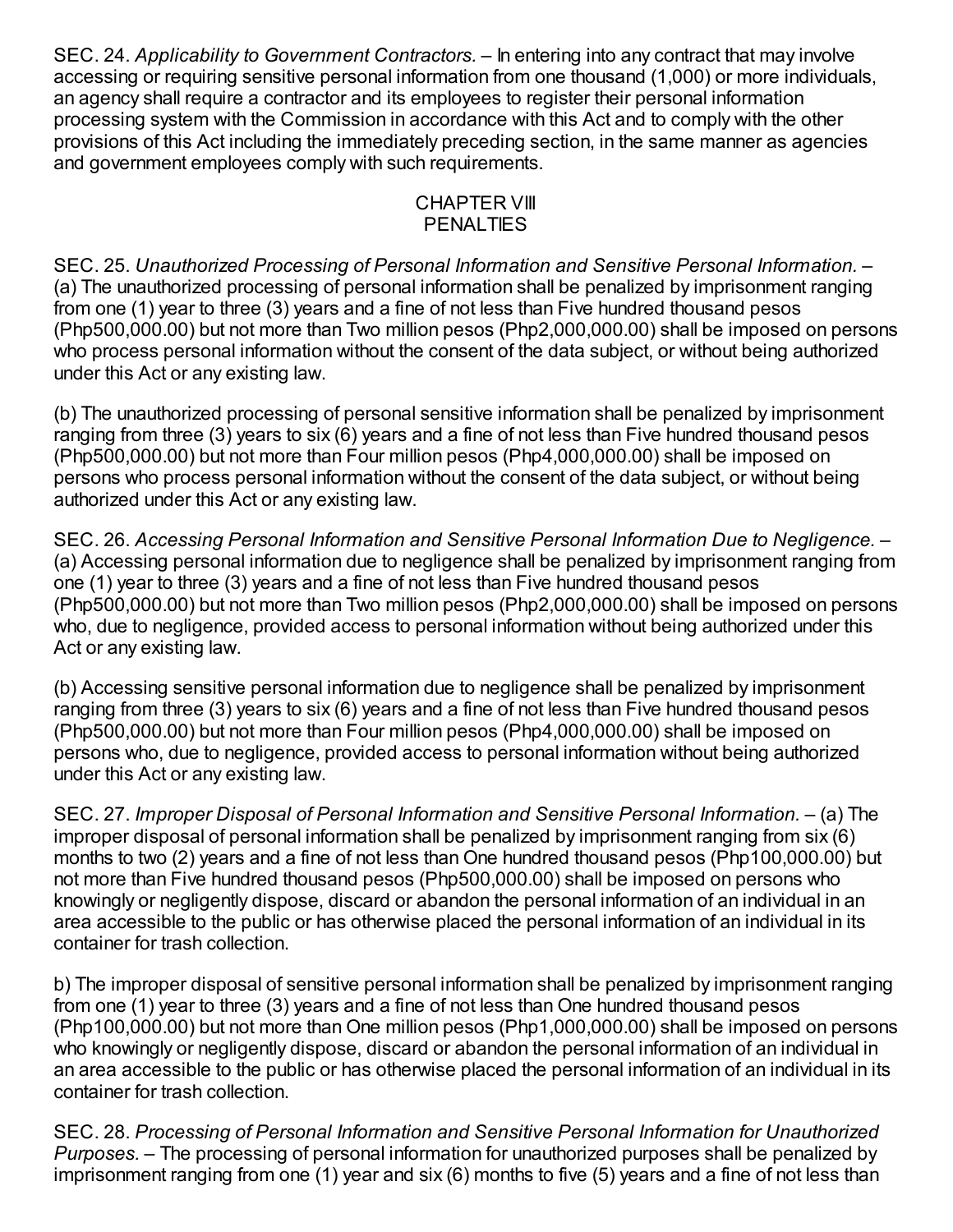Five hundred thousand pesos (Php500,000.00) but not more than One million pesos (Php1,000,000.00) shall be imposed on persons processing personal information for purposes not authorized by the data subject, or otherwise authorized under this Act or under existing laws.

The processing of sensitive personal information for unauthorized purposes shall be penalized by imprisonment ranging from two (2) years to seven (7) years and a fine of not less than Five hundred thousand pesos (Php500,000.00) but not more than Two million pesos (Php2,000,000.00) shall be imposed on persons processing sensitive personal information for purposes not authorized by the data subject, or otherwise authorized under this Act or under existing laws.

SEC. 29. *Unauthorized Access or Intentional Breach. –* The penalty of imprisonment ranging from one (1) year to three (3) years and a fine of not less than Five hundred thousand pesos (Php500,000.00) but not more than Two million pesos (Php2,000,000.00) shall be imposed on persons who knowingly and unlawfully, or violating data confidentiality and security data systems, breaks in any way into any system where personal and sensitive personal information is stored.

SEC. 30. *Concealment of Security Breaches Involving Sensitive Personal Information. –* The penalty of imprisonment of one (1) year and six (6) months to five (5) years and a fine of not less than Five hundred thousand pesos (Php500,000.00) but not more than One million pesos (Php1,000,000.00) shall be imposed on persons who, after having knowledge of a security breach and of the obligation to notify the Commission pursuant to Section 20(f), intentionally or by omission conceals the fact of such security breach.

SEC. 31. *Malicious Disclosure. –* Any personal information controller or personal information processor or any of its officials, employees or agents, who, with malice or in bad faith, discloses unwarranted or false information relative to any personal information or personal sensitive information obtained by him or her, shall be subject to imprisonment ranging from one (1) year and six (6) months to five (5) years and a fine of not less than Five hundred thousand pesos (Php500,000.00) but not more than One million pesos (Php1,000,000.00).

SEC. 32. *Unauthorized Disclosure. –* (a) Any personal information controller or personal information processor or any of its officials, employees or agents, who discloses to a third party personal information not covered by the immediately preceding section without the consent of the data subject, shall he subject to imprisonment ranging from one (1) year to three (3) years and a fine of not less than Five hundred thousand pesos (Php500,000.00) but not more than One million pesos (Php1,000,000.00).

(b) Any personal information controller or personal information processor or any of its officials, employees or agents, who discloses to a third party sensitive personal information not covered by the immediately preceding section without the consent of the data subject, shall be subject to imprisonment ranging from three (3) years to five (5) years and a fine of not less than Five hundred thousand pesos (Php500,000.00) but not more than Two million pesos (Php2,000,000.00).

SEC. 33. *Combination or Series of Acts. –* Any combination or series of acts as defined in Sections 25 to 32 shall make the person subject to imprisonment ranging from three (3) years to six (6) years and a fine of not less than One million pesos (Php1,000,000.00) but not more than Five million pesos (Php5,000,000.00).

SEC. 34. *Extent of Liability.* – If the offender is a corporation, partnership or any juridical person, the penalty shall be imposed upon the responsible officers, as the case may be, who participated in, or by their gross negligence, allowed the commission of the crime. If the offender is a juridical person, the court may suspend or revoke any of its rights under this Act. If the offender is an alien, he or she shall, in addition to the penalties herein prescribed, be deported without further proceedings after serving the penalties prescribed. If the offender is a public official or employee and lie or she is found guilty of acts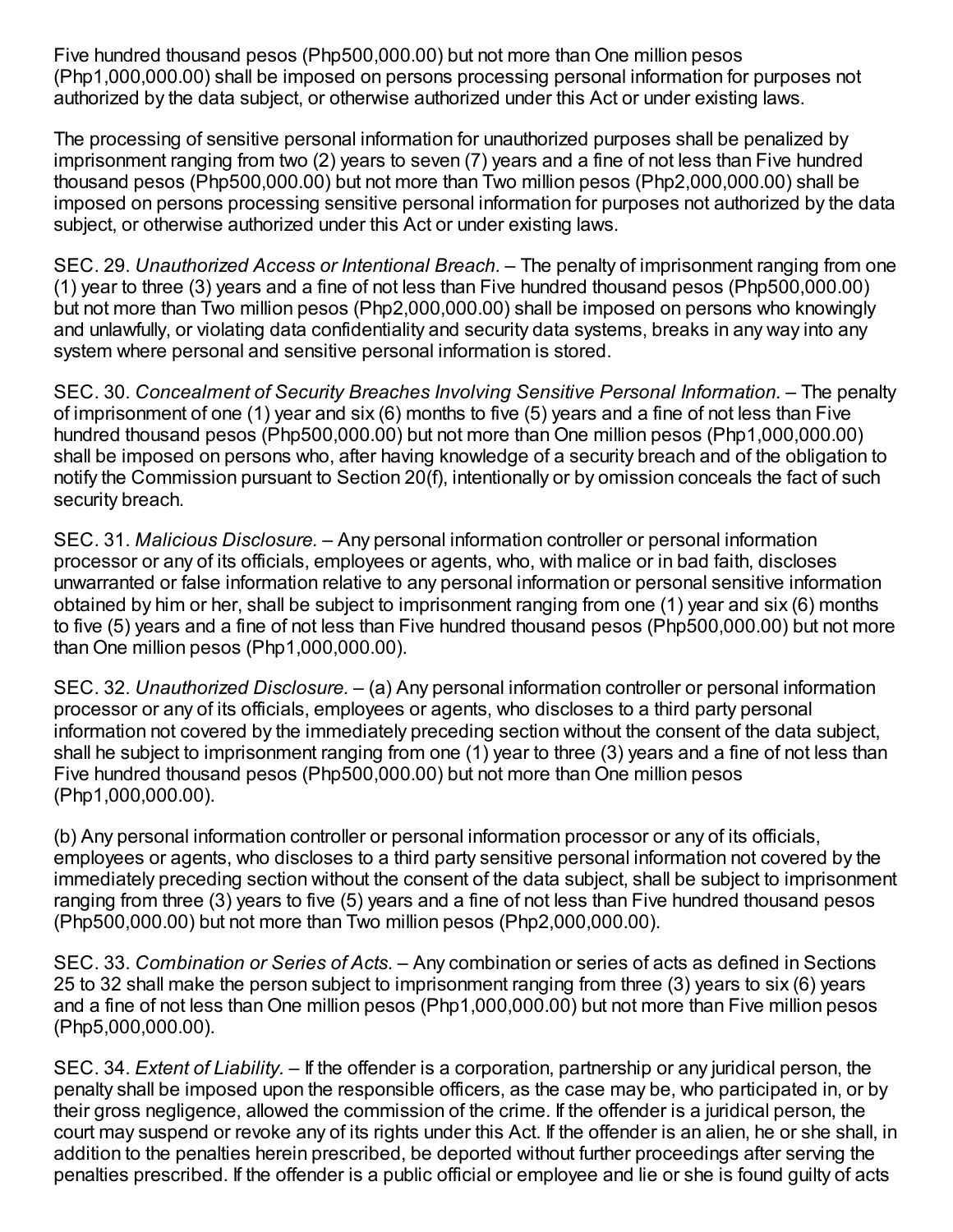penalized under Sections 27 and 28 of this Act, he or she shall, in addition to the penalties prescribed herein, suffer perpetual or temporary absolute disqualification from office, as the case may be.

SEC. 35. *Large-Scale. –* The maximum penalty in the scale of penalties respectively provided for the preceding offenses shall be imposed when the personal information of at least one hundred (100) persons is harmed, affected or involved as the result of the above mentioned actions.

SEC. 36. *Offense Committed by Public Officer. –* When the offender or the person responsible for the offense is a public officer as defined in the Administrative Code of the Philippines in the exercise of his or her duties, an accessory penalty consisting in the disqualification to occupy public office for a term double the term of criminal penalty imposed shall he applied.

SEC. 37. *Restitution. –* Restitution for any aggrieved party shall be governed by the provisions of the New Civil Code.

### CHAPTER IX MISCELLANEOUS PROVISIONS

SEC. 38. *Interpretation. –* Any doubt in the interpretation of any provision of this Act shall be liberally interpreted in a manner mindful of the rights and interests of the individual about whom personal information is processed.

SEC. 39. *Implementing Rules and Regulations (IRR).* – Within ninety (90) days from the effectivity of this Act, the Commission shall promulgate the rules and regulations to effectively implement the provisions of this Act.

SEC. 40. *Reports and Information.* – The Commission shall annually report to the President and Congress on its activities in carrying out the provisions of this Act. The Commission shall undertake whatever efforts it may determine to be necessary or appropriate to inform and educate the public of data privacy, data protection and fair information rights and responsibilities.

SEC. 41. *Appropriations Clause. –* The Commission shall be provided with an initial appropriation of Twenty million pesos (Php20,000,000.00) to be drawn from the national government. Appropriations for the succeeding years shall be included in the General Appropriations Act. It shall likewise receive Ten million pesos (Php10,000,000.00) per year for five (5) years upon implementation of this Act drawn from the national government.

SEC. 42. *Transitory Provision.* – Existing industries, businesses and offices affected by the implementation of this Act shall be given one (1) year transitory period from the effectivity of the IRR or such other period as may be determined by the Commission, to comply with the requirements of this Act.

In case that the DICT has not yet been created by the time the law takes full force and effect, the National Privacy Commission shall be attached to the Office of the President.

SEC. 43. *Separability Clause. –* If any provision or part hereof is held invalid or unconstitutional, the remainder of the law or the provision not otherwise affected shall remain valid and subsisting.

SEC. 44. *Repealing Clause. –* The provision of Section 7 of Republic Act No. 9372, otherwise known as the "Human Security Act of 2007″, is hereby amended. Except as otherwise expressly provided in this Act, all other laws, decrees, executive orders, proclamations and administrative regulations or parts thereof inconsistent herewith are hereby repealed or modified accordingly.

SEC. 45. *Effectivity Clause. –* This Act shall take effect fifteen (15) days after its publication in at least